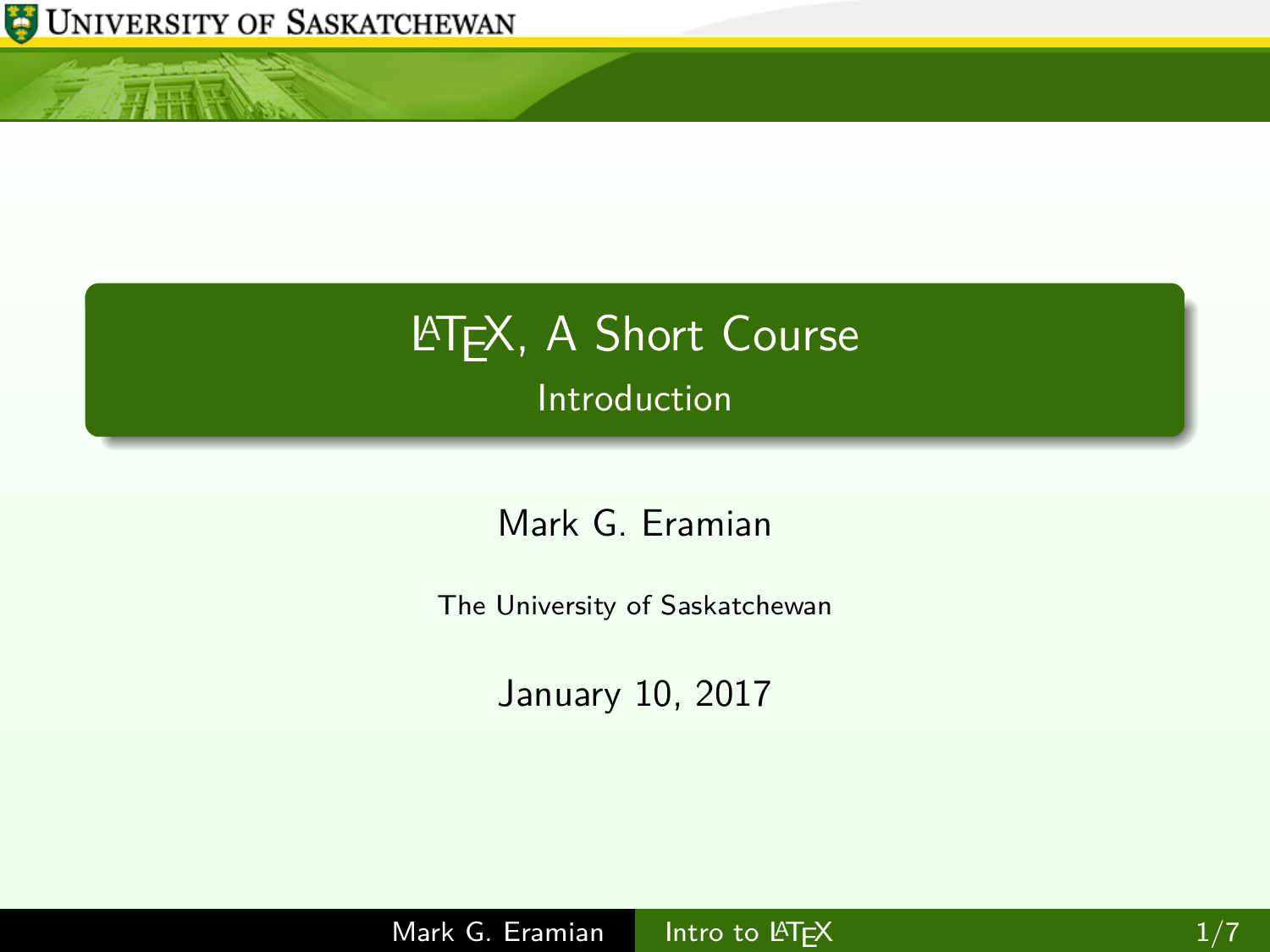$\overline{1}$  and  $\overline{1}$ 

## **What is LATEX?**

- LATEX (pronounced LAY-tek) is a document preparation system, or a typesetting system.
- **·** LATEX is not a word processor.
- $\bullet$  LAT<sub>F</sub>X is more like a markup language, like HTML.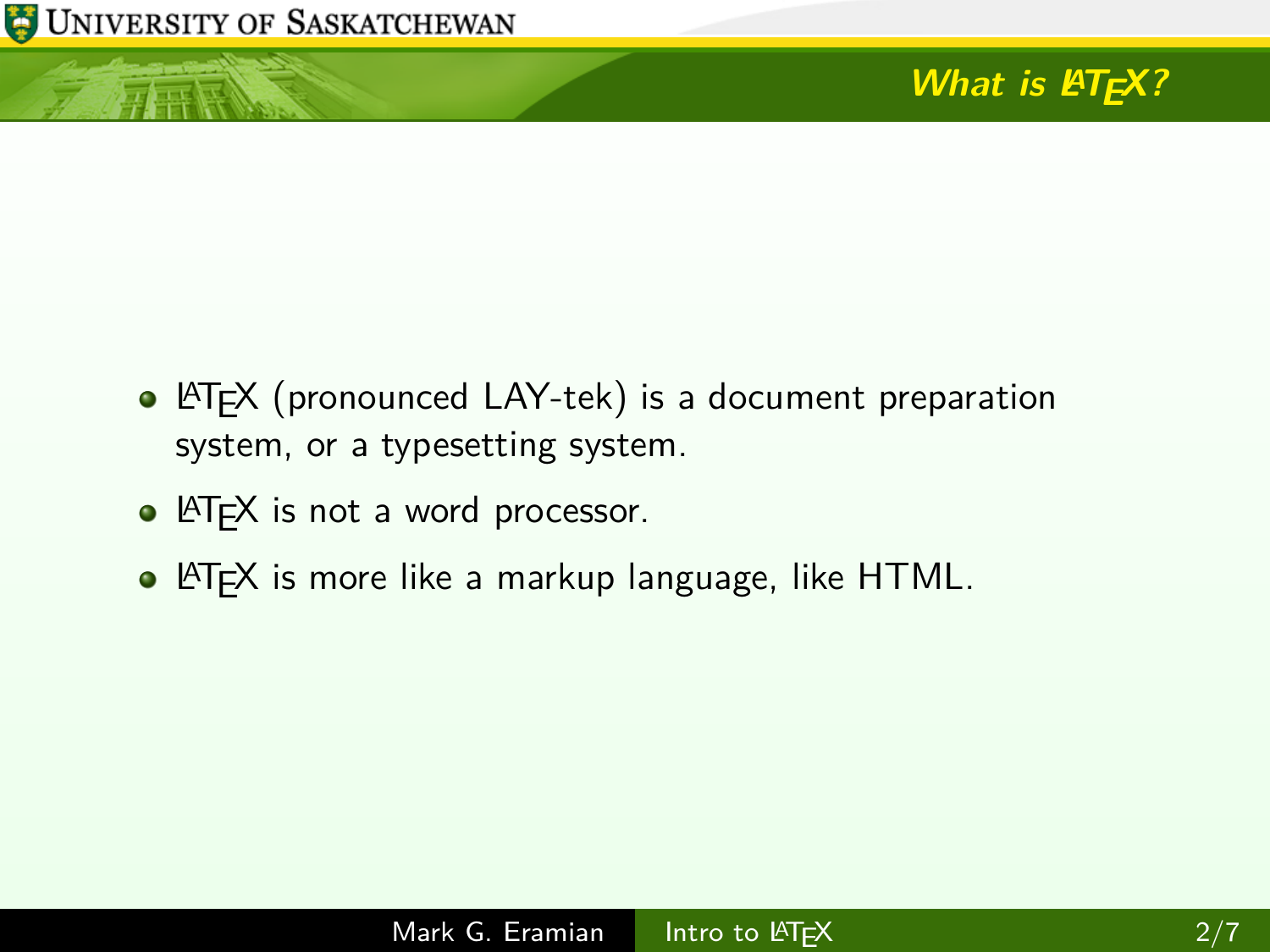### **LATEX** vs Word

- Word is a WSYWIG word processor.
	- **•** Text appears as it will be printed as you type.
	- Graphical interface.
	- Saved in proprietary binary format.
- $\bullet$  LAT<sub>F</sub>X is a typesetting system.
	- Text and formatting commands are input into a plain text file.
	- Command-line interface (some graphical front-ends are available)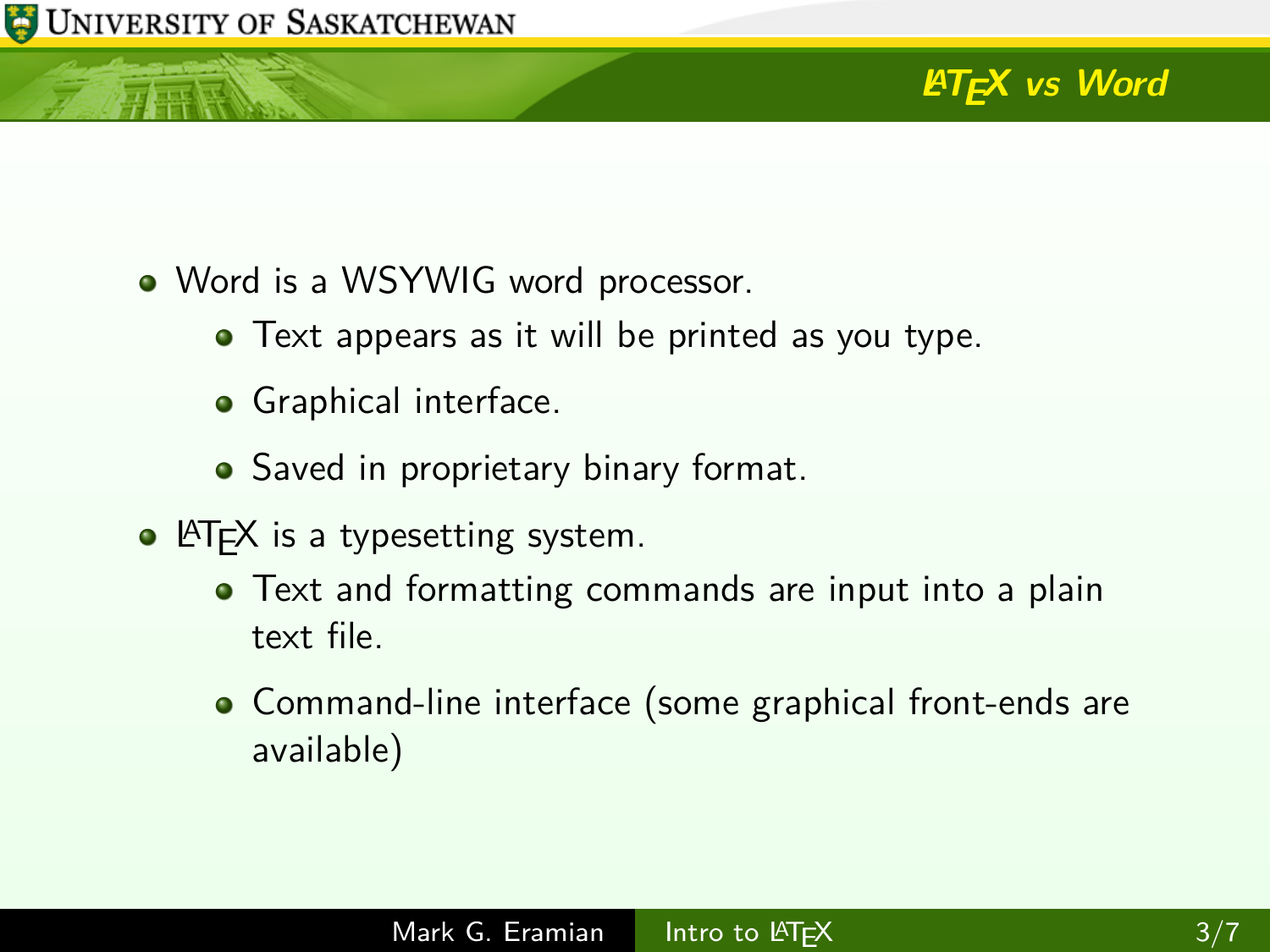#### **Our first LATEX Document**

- Let's create the "source" for our first document.
- Using your favorite text editor, in the workfiles directory, type the following into a file called hello-world.tex:

```
\ documentclass { article }
\ begin { document }
This is my first typeset document.
\ textit { Hello world !}
\end{ document }
```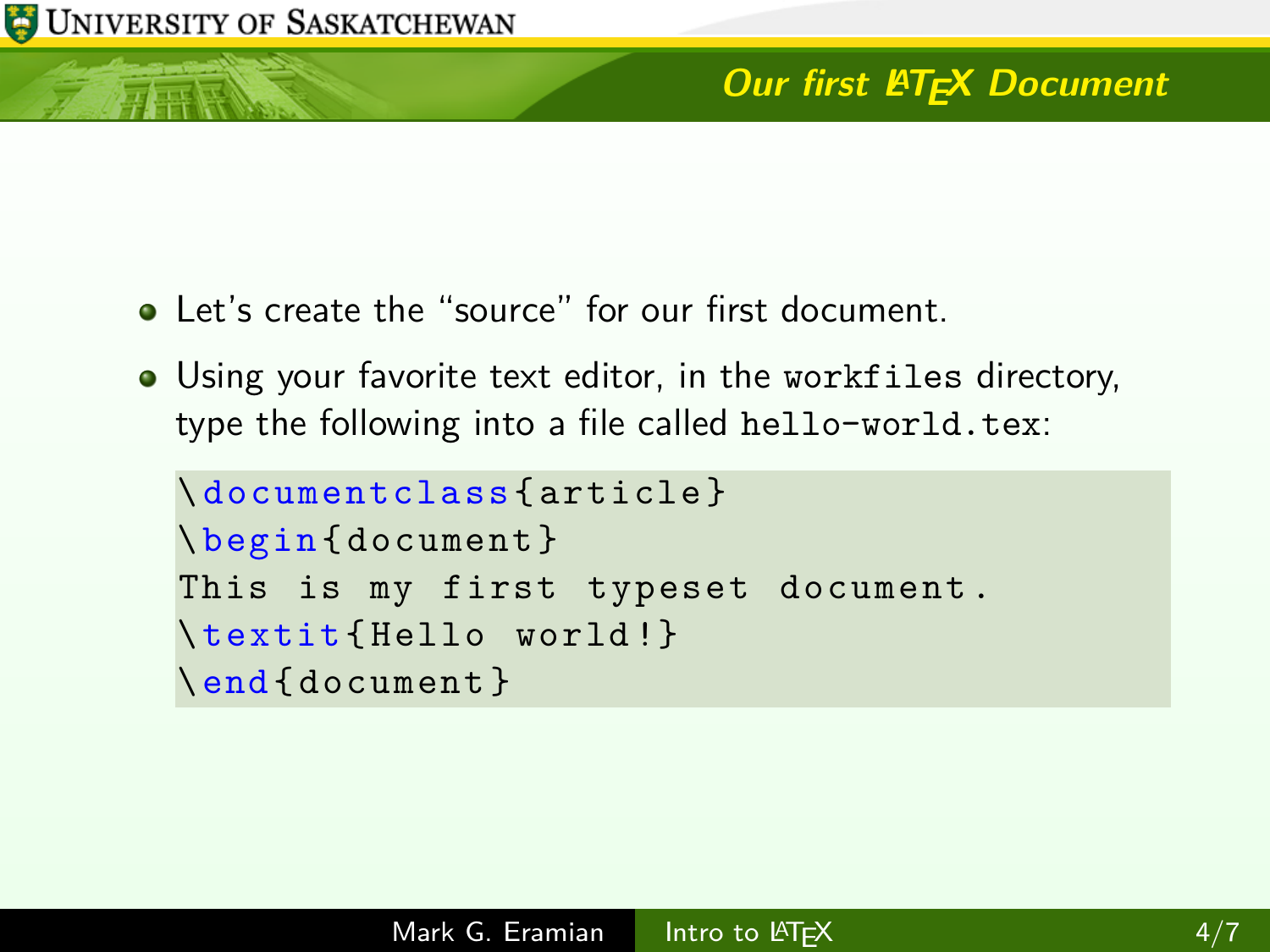### **Our first LATEX Document**

- Now we have the text and formatting commands typed in, we need to actually typeset the document.
- Type the following commands: pdflatex hello-world
- Notice that you now have a few more files in your directory, including a PDF file containing your typeset document.
- **•** Double-click the PDF file in the Finder to view it.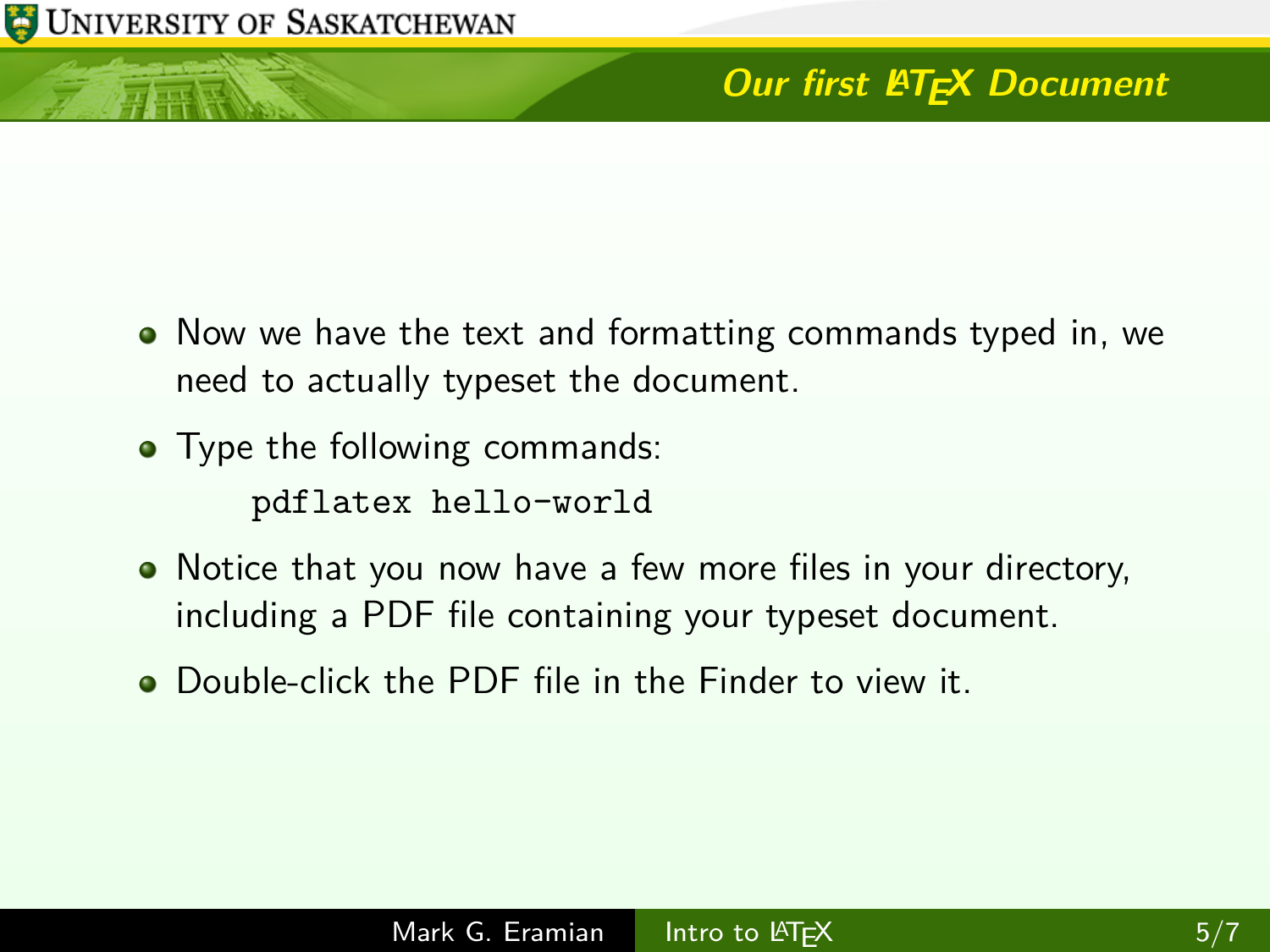

- Text can be entered freely. LATEX will decide where line breaks should be and control spacing between words.
- **•** Paragraph breaks are indicated by inserting a blank line.
- Try putting a blank line between "Hello world" and the previous sentence in your hello-world.tex file.
- Notice the effect of **\textit.** Experiment by changing this to:

| \texttt       |
|---------------|
| \textsl       |
| \textsf       |
| <i>dextsc</i> |
| \textbf       |